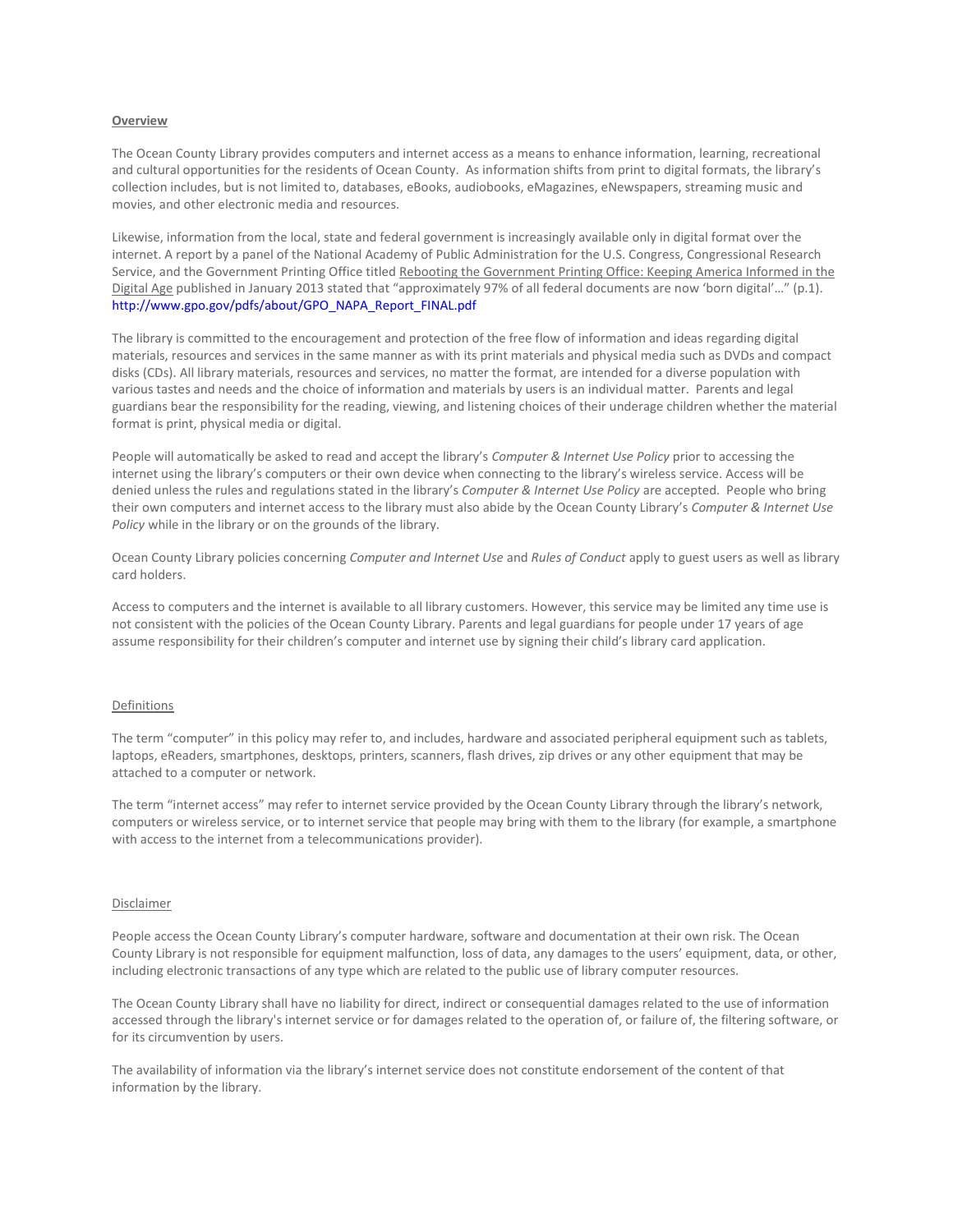The library is not responsible for damage to users' disks, flash drives, computers, eReaders or any other equipment or for any loss of data, damage or liability that may occur from use of the library's computers or internet service.

The Ocean County Library is also not to be held responsible for personal items, which includes computers, lost or stolen in the library or outside of the library. This includes items owned by the library customer, or items leased, borrowed or checked-out by the library customer from the Ocean County Library.

# Computer Use Records

The Ocean County Library follows the State of New Jersey *N.J.S.A. 18A:73-43.2 Confidentiality of Library Users' Records* law and federal law regarding privacy of library users' records and information. The library will release library records, including those relating to internet usage, only as required or authorized by law.

It is the Ocean County Library's usual practice to erase all customer use records, except those essential for library business operations. The library does not, as part of its regular practice, retrieve any information, including websites visited, passwords, credit card numbers, or any other information that has been entered.

When a computer session is ended, all information about that session is ordinarily deleted. At the end of the business day, all computer use and reservation records are normally erased.

# Rules and Responsibilities for the Public

Use of the Ocean County Library's network, computers, and internet access for the transmission, dissemination, and/or duplication of information must comply with federal and state laws. The Ocean County Library expects all users to comply with such laws. Computer users will also refrain from any activity that unreasonably interferes with library customers' comfort, safety, use or quiet and peaceful enjoyment of the library, including but not limited to:

- Display of obscenity in violation of the law as per NJSA 2C:34-4 Public Communication of Obscenity;
- Illegal activities;
- Harassment of other users or violation of their privacy;
- Libeling, slandering or maliciously offending other users;
- Violation of copyright laws or software licensing agreements;
- Attempting to hack, crash, degrade performance or gain unauthorized access to Ocean County Library's or to other computer systems or networks;
- Damaging equipment, software or data belonging to Ocean County Library or other users;
- Making any loud or unreasonable noise, or other disturbance, including disruptive use of personal devices;
- Tampering with the library's filtering or software;
- Using the library card number of another person, including a relative, to access the computer system;
- Manipulating Ocean County Library's computer systems to override established time limits for computer use;
- Refusing to leave a computer after being suspended from computer use, or continuing to create a disturbance while using Ocean County Library equipment.

### Computer Users acknowledge that:

- They use the library's computers and internet access at their own risk;
- The library does not assume responsibility for the content of material on the internet;
- The viewing and use of materials on the internet is the responsibility of each individual user, and the responsibility of parents or guardians for their children under 17;
- All internet computers are filtered for content but filtering does not guarantee that offensive sites will be blocked;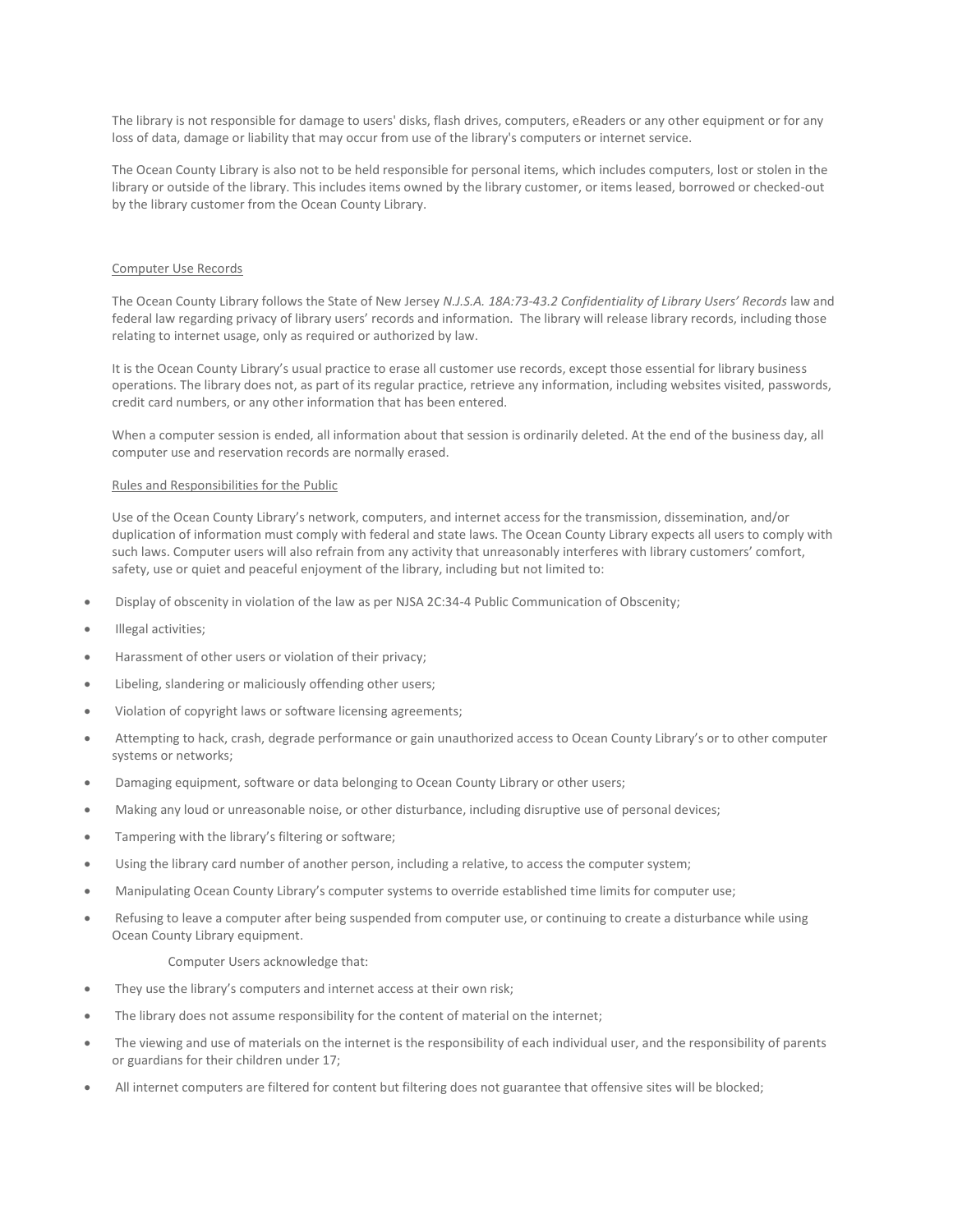Categories that are filtered include obscenity, pornography, adult entertainment and illegal activities.

Violations of the Ocean County Library's *Computer Use & Internet Policy* may result in the loss of internet and/or library privileges. Illegal use of the library's computers also may be subject to prosecution by local, state or federal authorities.

Examples of uses that violate the Library's internet use policy:

- 1. Uses that violate the law or encourage others to violate the law.
- 2. Uses that cause harm to others or damage to their property.
- 3. Uses that involve viewing or accessing inappropriate sites on the internet that provides obscene or pornographic material.
- 4. Uses that compromise the safety and security of minors when using e-mail, chat rooms and other forms of direct electronic communications.
	- 5. Uses that intrude upon the rights of others.

## Internet Filtering

The Ocean County Library uses internet filtering to meet the requirements of the federal *Children's Internet Protection Act (CIPA)*, to support the library's collection development policy, and to provide a welcoming and comfortable environment for library customers of all ages as defined in the library's *Rules of Conduct* while maintaining its commitment to library customers' diverse interests and individual rights.

Internet filtering software is designed to block images and videos that depict pornography, child pornography, or obscenity. No internet filtering software is completely fail proof. Internet filters may fail to block access to illegal or objectionable material or may falsely block material that is appropriate in a public library setting. The filters on designated computers can be turned off by library staff upon the request of a person 17 or older. The filters on computers reserved for the use of people under 17 years of age cannot be turned off.

Customers may submit a *Request for Reconsideration of a Website* to block or unblock a specific site. The Ocean County Library will respond to questions and concerns regarding the filter's accuracy by communicating with the filtering software vendor towards improving its product.

The Ocean County Library does not filter social networking sites because they cannot be reliably reviewed by filtering software. The content of social networking sites has not been found to meet the library's criteria for filtering. Most social networking site vendors have policies regarding appropriate use and display of content.

The library shall have no liability for direct, indirect or consequential damages related to the use of information accessed through the library's computers or internet service or for damages related to the operation of, or failure of, the filtering software, or for its circumvention by users.

The availability of information via the library's internet service does not constitute endorsement of the content of that information by the Ocean County Library.

## Children's Internet Protection Act (CIPA) Compliance

The Ocean County Library supports and encourages parents and legal guardians to determine the proper use of library resources, materials and services for their underage children. As with all other library materials and resources, parents are ultimately responsible for their children's access to the internet. Any restriction of children to access the internet is the responsibility of their parent or legal

guardian and not that of the library staff. Any parent or legal guardian of a child under the age of 17 years who desires to restrict or prohibit their child's access to the internet available at the Ocean County Library may do so on the child's library card application.

With respect to access by minors (i.e. persons younger than 17) to inappropriate material on the Internet, including material that is harmful to minors, the Ocean County Library:

> 1. Has a technology protection measure, filter, on all library internet stations that protects access through computers to visual depictions that are, obscene, constitute child pornography, or are harmful to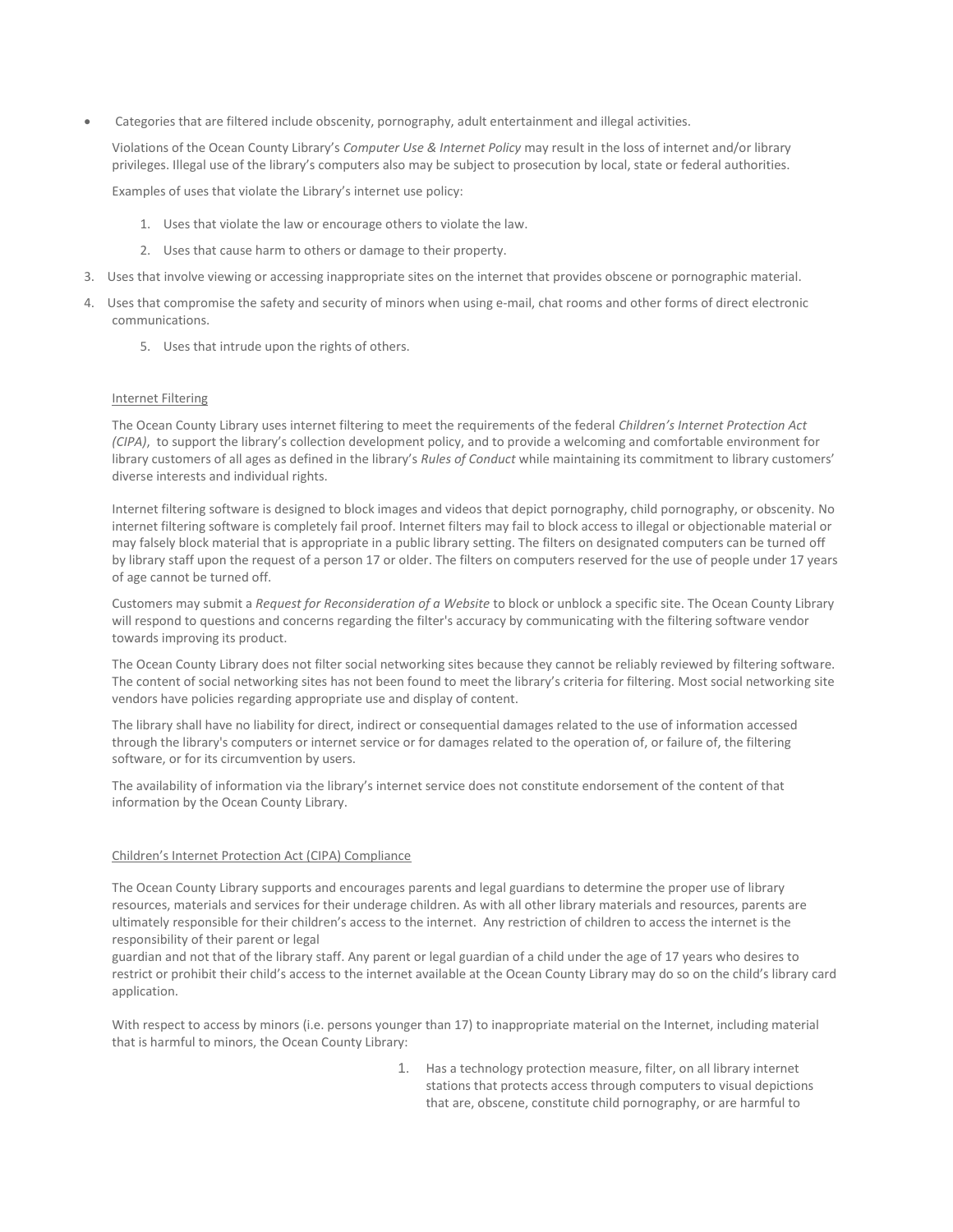minors (see definition of harmful to minors below), said filters are operational during the use of any library computers by minors.

- 2. Encourages staff to guide minors away from materials that may be inappropriate.
- 3. The term "harmful to minors" means any picture, image, graphic image file, or other visual depiction that, taken as a whole and with respect to minors, appeals to a prurient interest in nudity, sex, or excretion; depicts, describes, or represents in a patently offensive way with respect to what is suitable for minors, an actual or simulated sexual act or sexual contact, actual or simulated normal or perverted sexual acts, or a lewd exhibition of the genitals; and taken as a whole, lacks serious, artistic, political, or scientific value as to minors.

To address the issue of the safety and security of minors when using electronic mail, chat rooms and other forms of electronic communications, the library will provide training and materials to instruct minors that they should:

- 1. Never give out any personal identifying information including, but not limited to, their home address, name, and other personal information.
- 2. Never arrange a face-to-face meeting with someone via the computer without their parents' or guardians' knowledge and approval.
- 3. Never respond to messages that are suggestive, obscene, threatening, or make one uncomfortable and to report such messages to the appropriate Library or law enforcement personnel.
- 4. Never assume that people online are who they say they are.
- 5. Never engage in hacking or other unlawful activities on the internet.
- 6. Never attempt to by-pass the filters which are installed on the computers.

### Collection Development

While the Ocean County Library uses internet filtering to support its *Collection Development Policy*, the library acknowledges that the internet is an unregulated medium and it is not possible for the library to provide the same selection criteria to the internet as is used for other library materials. Not all sources provide information that is accurate, complete or current, and some information may be considered offensive or inappropriate for certain age groups. No one, including the library, can control information available over the internet.

The Ocean County Library shall have no liability for direct, indirect or consequential damages related to the use of information accessed through the library's internet service or for damages related to the operation of, or failure of, the filtering software, or for its circumvention by users.

The availability of information via the library's internet service does not constitute endorsement of the content of that information by the library. The library also does not guarantee the accuracy or authenticity of information accessed over the internet. It is left to each library customer, and to parents and legal guardians of underage children, to determine what information is appropriate.

Library staff will assist customers in learning how to access the internet and find information on the internet; however, library staff does not monitor or supervise the internet.

Library Rules of Conduct